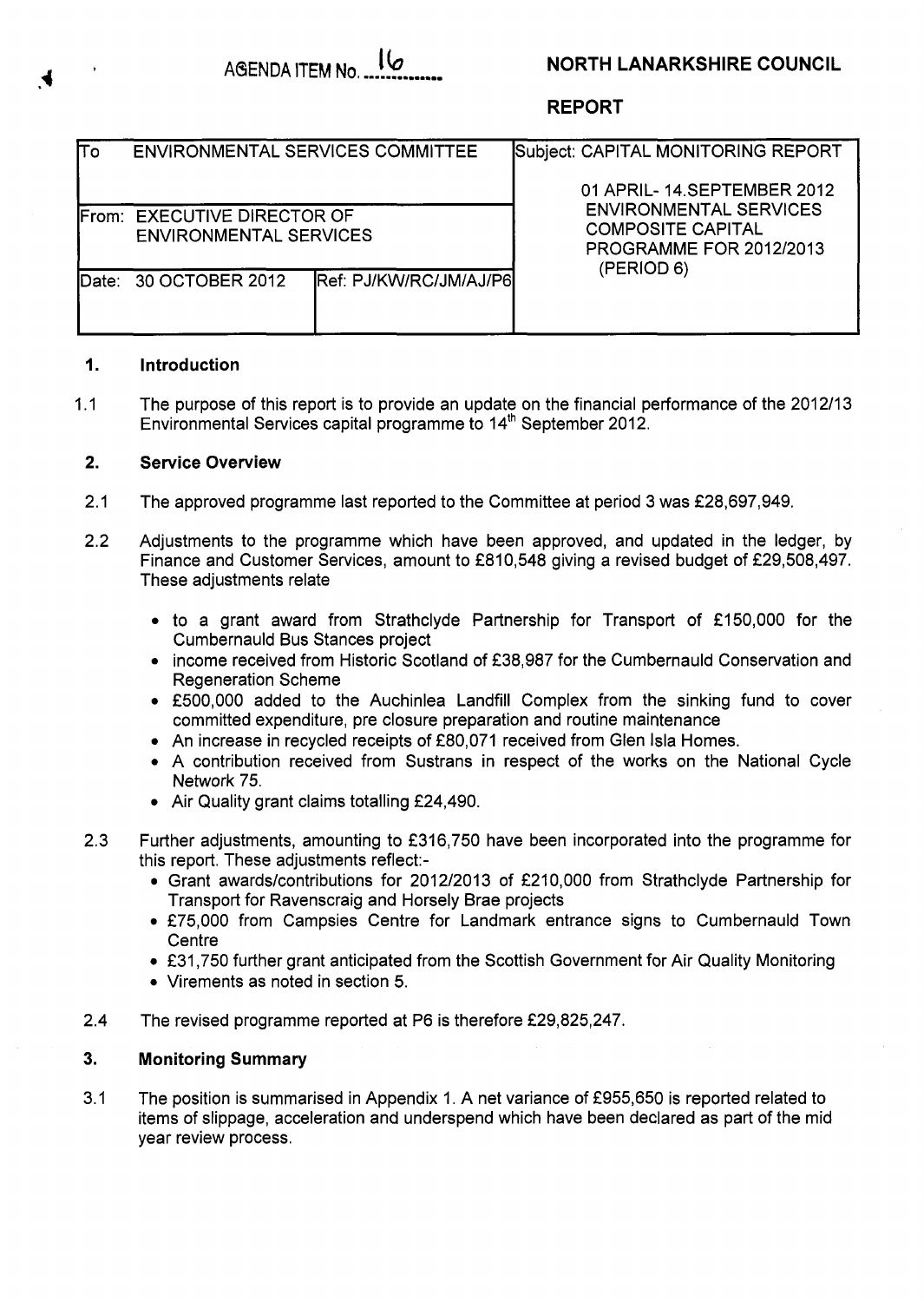3.2 To date the Environmental Services programme is 63% committed. This is compared to a 60% commitment level achieved at the same time last year.

#### **4. Programme Variances**

 $\blacktriangleright$ 

- 4.1 Net variances totalling £955,650 are being projected.
- 4.2 Within the Wishaw Town Centre a total variance of £1,250,000 is reported. Of this £830,000 is expected to slip on the Main Street Phase 1 Streetscape works. Despite advance site investigation works taking place, unforeseen ground conditions has contributed to this project slipping having already experienced a four month delay in starting due to problems associated with the Kitchener Street project. The delay of Main Street phase 1 has in turn impacted on the Main St Phase 2 advance works which will now proceed between April and July 2013 causing a further £270,000 slippage. In addition, an underspend of £150,000 has arisen relating to the refurbishment of Kenilworth Toilets. This budget will no longer be required as the project will be included in the wider Wishaw Hub project for which a separate capital bid for funding has been made.
- 4.3 As previously reported, within the Planning town centres budget Bellshill town centre is forecast to be overspent by  $£96,000$ . This will be offset by a corresponding underspend f96,000 in Motherwell town centre arising from the favourable settlement of an outstanding claim from the phase 1 streetscape works. Once all the Bellshill works are complete a virement will be processed to address these over and underspends within the Town Centre programme.
- 4.4 Within the Regeneration and Infrastructure section, total slippage of £335,650 is reported. The time scale involved in external parties funding application process has contributed to  $£225,000$ of this f335,650 slippage. This relates to the Capital Leverage Fund where commitments have been made to match fund two projects but the partner organisations will not be in position to award the grants until 2013/2014. The two projects concerned are the restoration of the Colzium House Clock Theatre supported by the Heritage Lottery Fund and Coatbridge Conservation and Regeneration Scheme supported by Historic Scotland. The balance of the slippage, £110,650, relates to recycled receipts. These can only be used on Vacant and Derelict projects with prior consent from the Scottish Government for which no projects have been identified this year.
- 4.5 Within Roads and Transportation, an overspend of £630,000 is reported. This is relates to proposed acceleration of works within the Roads and Lighting programmes highlighted in the mid year review to partially offset the slippage declared in Planning and Regeneration and Infrastructure. **A** temporary virement to facilitate this is detailed in appendix 2.

#### **5. Virements**

5.1 Contained within the proposed adjustments are virements that are detailed in Appendix 2.

#### **6. Risks**

- 6.1 Risks that have previously been reported and may have an impact on the 2012/2013 programme are highlighted as follows:-
	- *0* Wishaw Town Centre Main Street project. **As** previously reported, there is a risk of up to £150,000 relating to materials specification which the contractor can take to adjudication.
	- Cumbernauld Town Centre. Several projects are at risk, approximately £250,000, due to ownership issues as there are private owners that are involved and agreement needs to be reached by all parties before the projects can be taken forward. *0*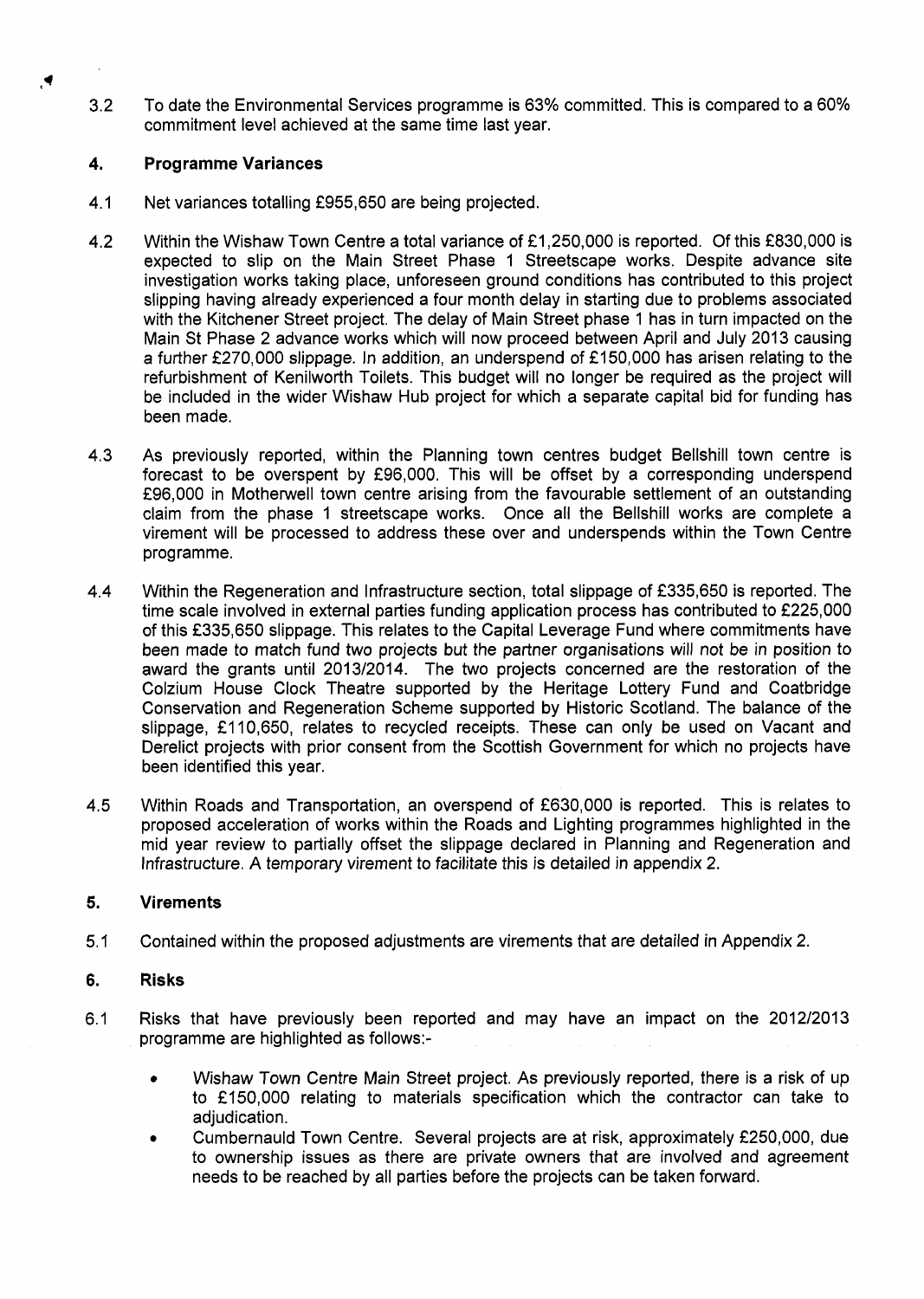Within Roads and Transportation, there is a risk of **€421,627** associated with the delivery of the Strathclyde Partnership for Transport Harthill park and ride project. Funding was received from SPff in **2009/10** for this project however land ownership issues continue to prevent its delivery. Legal services have been asked to assist with this matter.

- Contamination of land at Stane Garden, Shotts. Discussions with SEPA are now complete and an outline plan of action agreed. A detailed plan and costings have still to be finalised (expected late December). It is estimated that the costs involved will be in the region of £2m. Access to various funding streams are now being investigated to mitigate the financial risk to the Council. This so far has resulted in **f250,000** vacant and derelict land funding being received from the Scottish Government and further talks are now being undertaken with SEPA to access their River Restoration fund. A progress report on this matter was submitted to the Corporate Management Team in July.
- Brownsburn (Target Tip remediation) project. The contractor is claiming final costs of **€688,620** against the contract and budget value of **€255,363.** The contractor intimated verbally that they wished to take the matter to adjudication but as yet no formal notice of proceedings has been received. Legal Services has been notified. However, should an adjudication go ahead and be resolved in the contractor's favour then this will *0*
- impact on the programme up to the value of **€433,000.**  approval of £200,000 from Strathclyde Partnership for Transport. However, there is the potential to overspend by **€200,000** if the Network Rail feasibility goes ahead. Presently it is hoped that this overspend would be addressed either by seeking additional funding from SPT or by accessing the **f** 10m TIF funding.

#### **7. Legal Commitments for Future Years**

**7.1**  The Committee is asked to note that there are legal commitments beyond the current year covering ongoing contracts as a result of work being carried out in the current financial year.

#### **8. Financial Concurrence**

**8.1**  Prepared in accordance with the Scheme of Financial Delegation, the financial information contained within this report has been agreed with the Head of Financial Services.

#### **9. Recommendation**

- **9.1**  The Committee is asked to:
- **9.1.1**  Note the financial position of the Capital Programme as at **14** September **2012.**
- **9.1.2**  Note the variances and risks that have been highlighted in some aspects of the delivery of this programme.
- **9.1.3**  Approve the virements contained in Appendix **2.**

**PAUL JUKES** 

**EXECUTIVE DIRECTOR ENVIRONMENTAL SERVICES** 

Local Government Access to Information Act: for further information about this report, please contact Robert Colquhoun, Business Service Manager - Finance and Technology Solutions, No. 01236-**632444**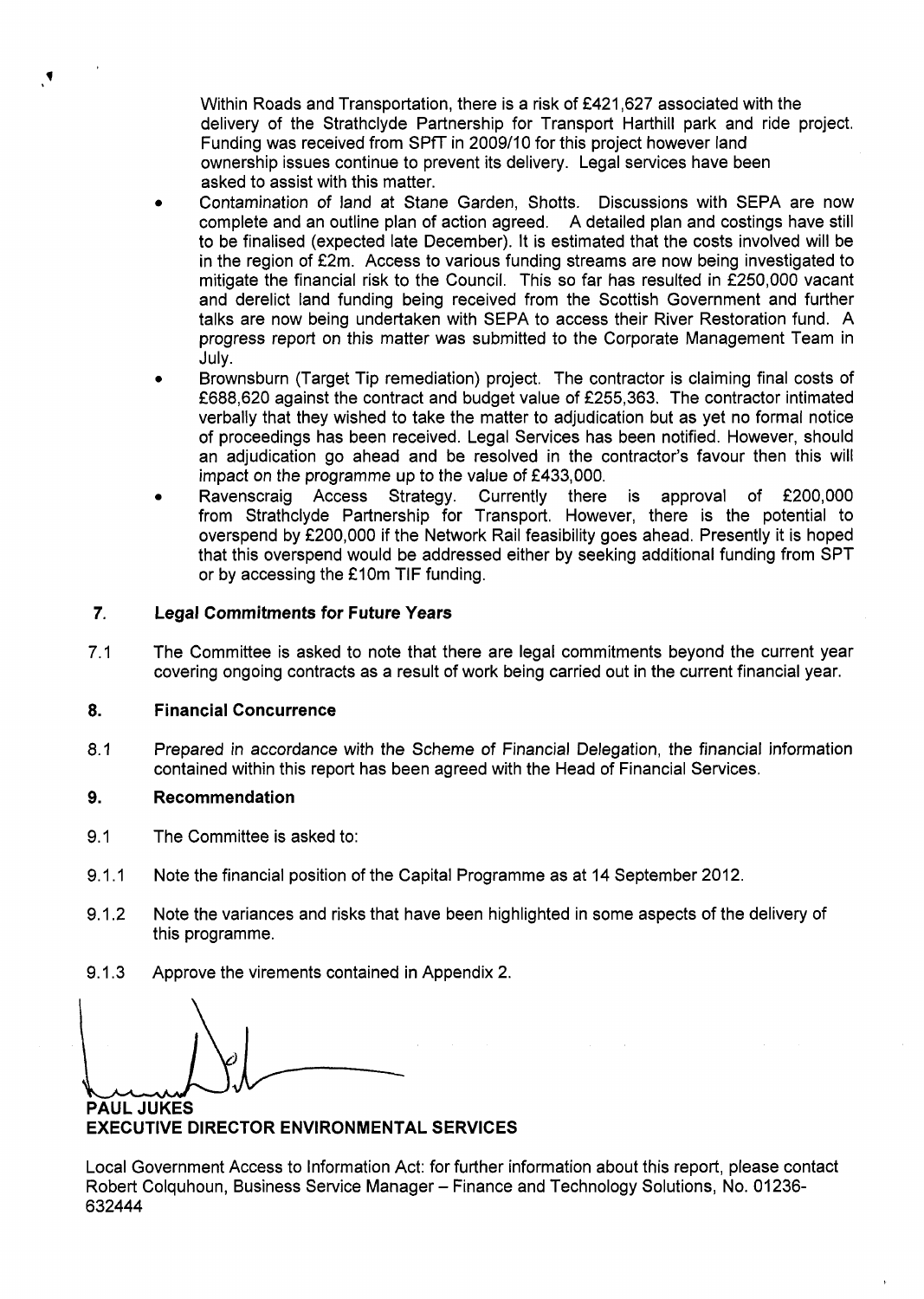## ENVIRONMENTAL SERVICES 2012/2013 CAPITAL PROGRAMME

|                                                       | Directorate &<br>Support | Land<br>Services | Facility<br>Support<br><b>Services</b> | Planning &<br>Development | Roads &<br>Transportation | Protective<br>Services | Regeneration<br>&<br>Infrastructure | Ring Fenced | Totals     |
|-------------------------------------------------------|--------------------------|------------------|----------------------------------------|---------------------------|---------------------------|------------------------|-------------------------------------|-------------|------------|
|                                                       | (E)                      | (E)              | (E)                                    | (E)                       | (E)                       | (E)                    | (E)                                 | (E)         | (E)        |
| Approved programme as at P3                           | 252,237                  | 4,575,105        | 267,768                                | 4,809,198                 | 11,757,071                | 291,741                | 4,508,620                           | 2,236,209   | 28,697,949 |
| Approved adjustments between<br>P3 and P6             | 0                        | 430,000          | 70,000                                 | 222,031                   | $-55,031$                 |                        | 80,071                              | 63,477      | 810,548    |
| Approved programme as at P6                           | 252,237                  | 5,005,105        | 337,768                                | 5,031,229                 | 11,702,040                | 291,741                | 4,588,691                           | 2,299,686   | 29,508,497 |
| Proposed adjustments and<br>virements                 | 0                        |                  | 0                                      | 75,000                    |                           |                        | Ð                                   | 241,750     | 316,750    |
| Reported programme as at P6                           | 252,237                  | 5,005,105        | 337,768                                | 5,106,229                 | 11,702,040                | 291,741                | 4,588,691                           | 2,541,436   | 29,825,247 |
| Committed expenditure to date                         | 43,227                   | 4,235,946        | 106,348                                | 3,294,736                 | 7,719,897                 | 261,443                | 1,495,336                           | 1,577,699   | 18,734,632 |
| Committed expenditure as a % of<br>reported programme | 17%                      | 85%              | 31%                                    | 65%                       | 66%                       | 90%                    | 33%                                 | 62%         | 63%        |
| Actual expenditure to date                            | 21,937                   | 1,873,506        | 74,397                                 | 1,531,056                 | 3,065,279                 | 72,422                 | 718,075                             | 961,469     | 8,318,141  |
| Actual expenditure as a % of<br>reported programme    | 9%                       | 37%              | 22%                                    | 30%                       | 26%                       | 25%                    | 16%                                 | 38%         | 28%        |
| Projected outturn                                     | 251,265                  | 5,006,077        | 337,768                                | 3,856,229                 | 12,332,040                | 291,741                | 4,253,041                           | 2,541,436   | 28,869,597 |
| Programme variance                                    | 972                      | $-972$           |                                        | 1,250,000                 | $-630,000$                | 01                     | 335,650                             | 01          | 955,650    |

**APPENDIX 1** 

 $\ddot{\phantom{1}}$